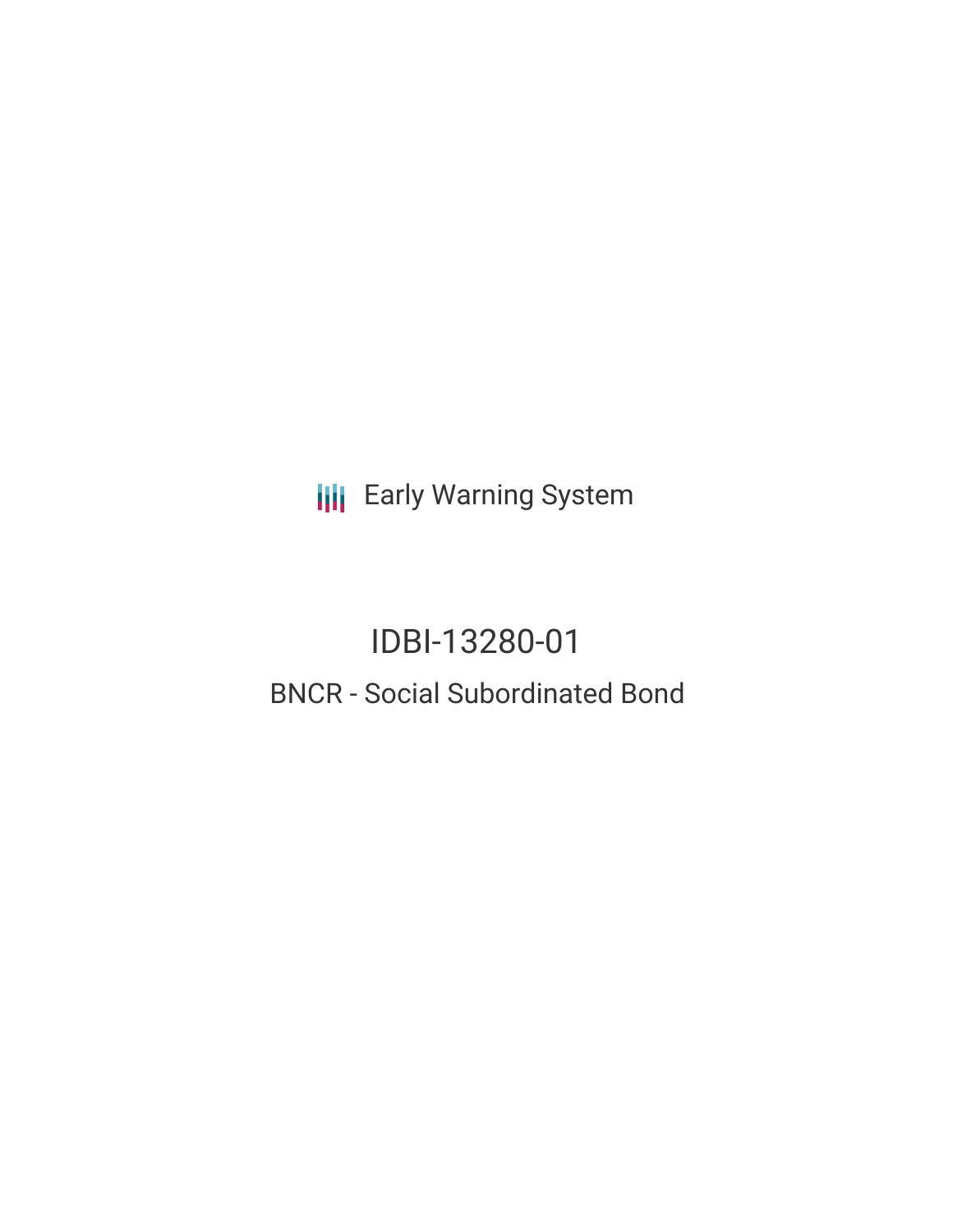

#### **Quick Facts**

| <b>Countries</b>               | Costa Rica                   |
|--------------------------------|------------------------------|
| <b>Financial Institutions</b>  | IDB Invest (IDBI)            |
| <b>Status</b>                  | Proposed                     |
| <b>Bank Risk Rating</b>        | A                            |
| <b>Voting Date</b>             | 2021-05-27                   |
| <b>Borrower</b>                | Banco Nacional de Costa Rica |
| <b>Sectors</b>                 | Finance, Industry and Trade  |
| <b>Investment Amount (USD)</b> | \$50.00 million              |
| <b>Project Cost (USD)</b>      | \$75.00 million              |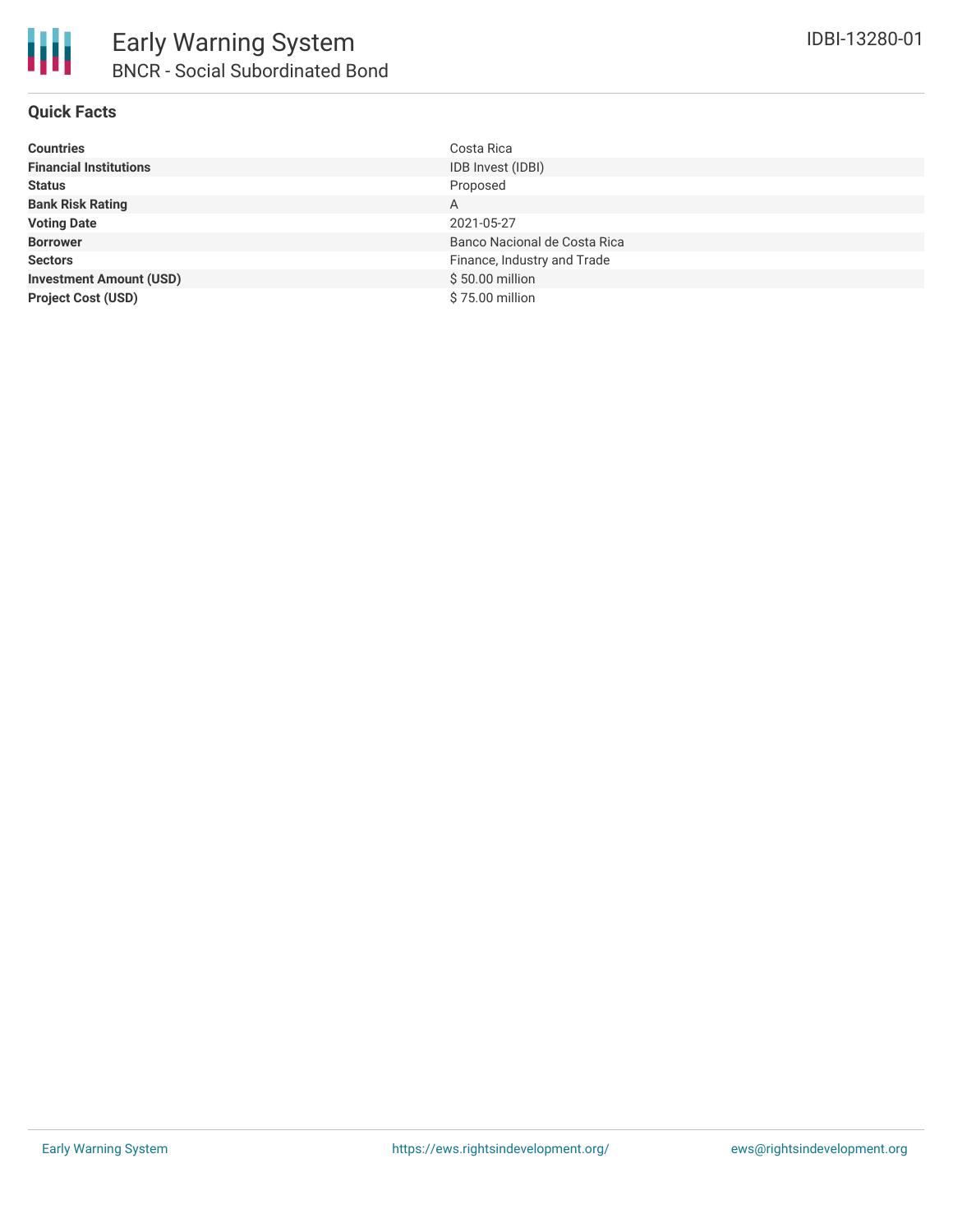

#### **Project Description**

The proposed transaction consists of a social subordinated bond of up to US\$75 million which will be funded in up to US\$50 million by IDB Invest and the rest (up to US\$25 million) by other impact investors. IDB Invest will support Banco Nacional de Costa Rica ("BNCR" or the "Bank") to launch its first social bond in accordance with the Social Bond Principles issued by the International Capital Markets Association ("ICMA"). The bond aims to support the Bank in financing Small and Medium-Sized Enterprises ("SMEs"), as well as to grow its "BN Mujer" portfolio which is oriented to women-owned and women-led SMEs.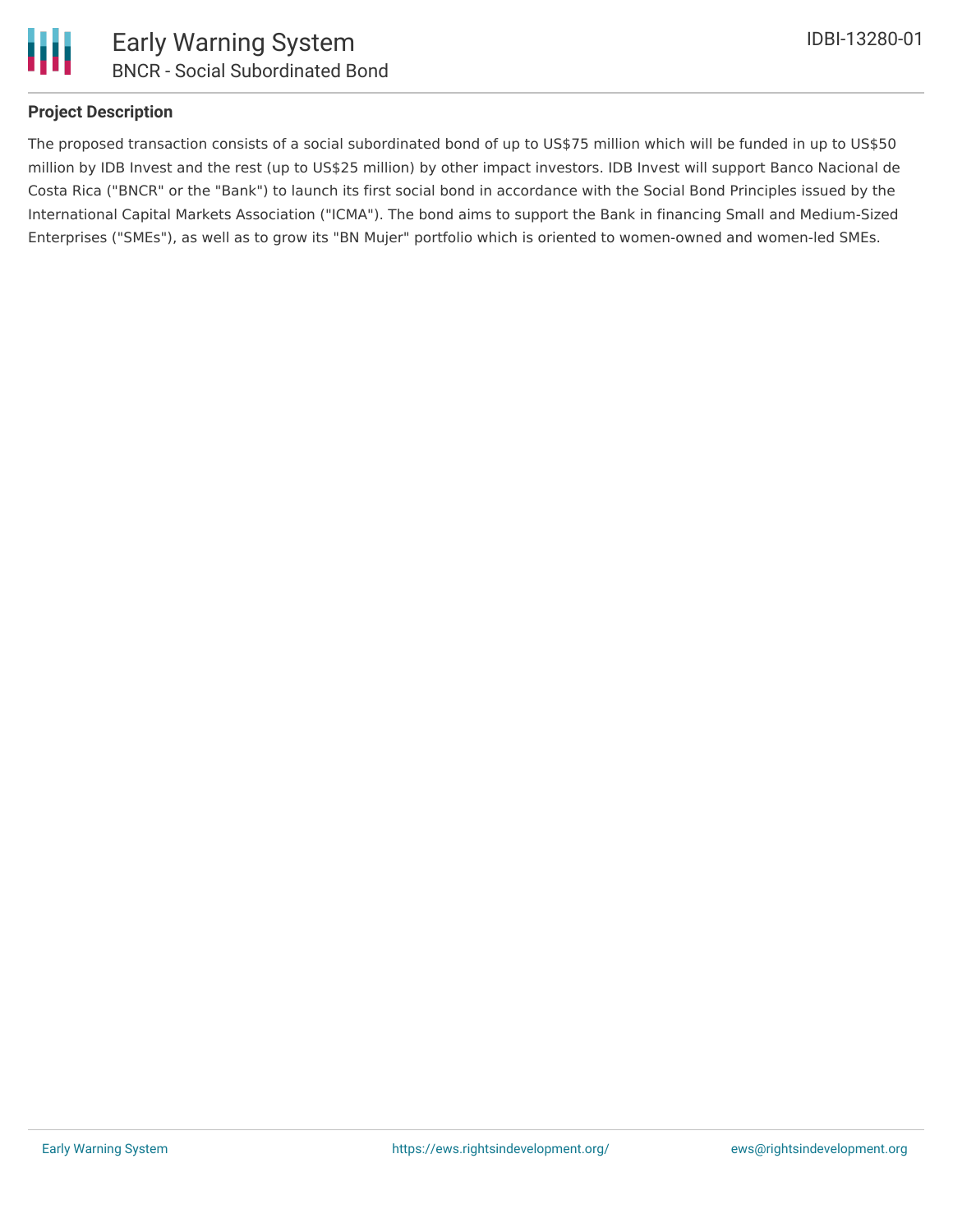### **People Affected By This Project**

Item

Task

Activity

Deliverable

Compliance

1

Strengthen the Environmental and Social Risk Management System (ESRS) Manual to include SMEs

Supplement ESRS: (i) extend the scope of SARAS to include SMEs (i.e., the ESRS application threshold should be adjusted to cover this asset class), (ii) including a Basicassessmentfor SMEs subloans focused on local law and E&S requirements at the national level; (iii) including the IDB-Invest and FinDev exclusion list; and (iv) reviewing ESRS Table 1 setting out the criteria used to define the inherent level of risk of an activity to include greenhouse gas emissions and supply chain risks related to each project;

Strengthened Manual of the Environmental and Social Risk Management System ("ESRS").

6 months after first disbursement

 $\mathcal{P}$ 

Strengthen the Sustainable Financing Policy

Review the Sustainable Financing Policy to include: (1) commitment to comply with the host country's environmental and social regulatory requirements; (2) comply with IDB Invest and FinDev exclusion lists; and (3) establishing that the IFC Performance Standards are on the underlying risk management standard for higher risk transactions (e.g. Expert Level).

Sustainable Financing Policy strengthened

4 months after the first disbursement

#### 3

Evaluation of the first three medium or high E&S risk SME transactions

Banco Nacional de Costa Rica will send the first three transactions categorized with medium and/or high environmental and/or high inherent risk for review and comment by IDB Invest, in order to: (i) confirm E&S categorization; and (ii) evaluate the proposed action plan

Pilot project implementation and evaluation report

When the Bank has any of the transactions

4

Capacity building and training

The Bank, through an external consultant, will train all credit, E&S and sustainability risk personnel in the implementation of the ESRS following the IDB-Invest/FinDev exclusion list, local regulations and Performance Standards. Ensure that all new ESRS assessment and/or implementation staff receive training

Certificate of training of the personnel in charge of the ESMS implementation and every time new staff is hired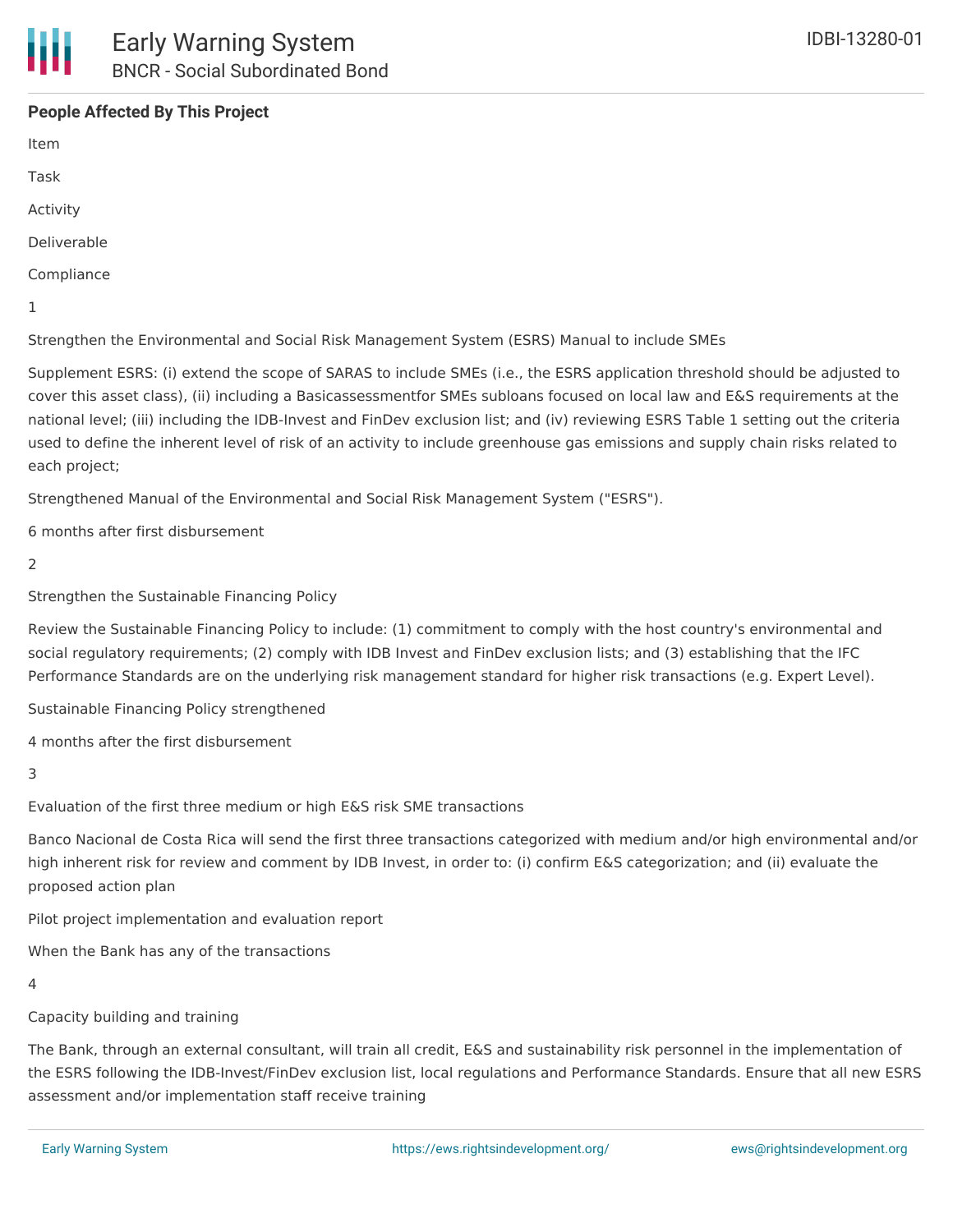#### **Investment Description**

Ш

• IDB Invest (IDBI)

The investment type was not available at the time of the snapshot.

#### **Financial Intermediary**

Financial Intermediary: A commercial bank or financial institution that receives funds from a development bank. A financial intermediary then lends these funds to their clients (private actors) in the form of loans, bonds, guarantees and equity shares. Financial intermediaries include insurance, pension and equity funds. The direct financial relationship is between the development bank and the financial intermediary.

Banco [Nacional](file:///actor/3920/) de Costa Rica (Financial Intermediary)